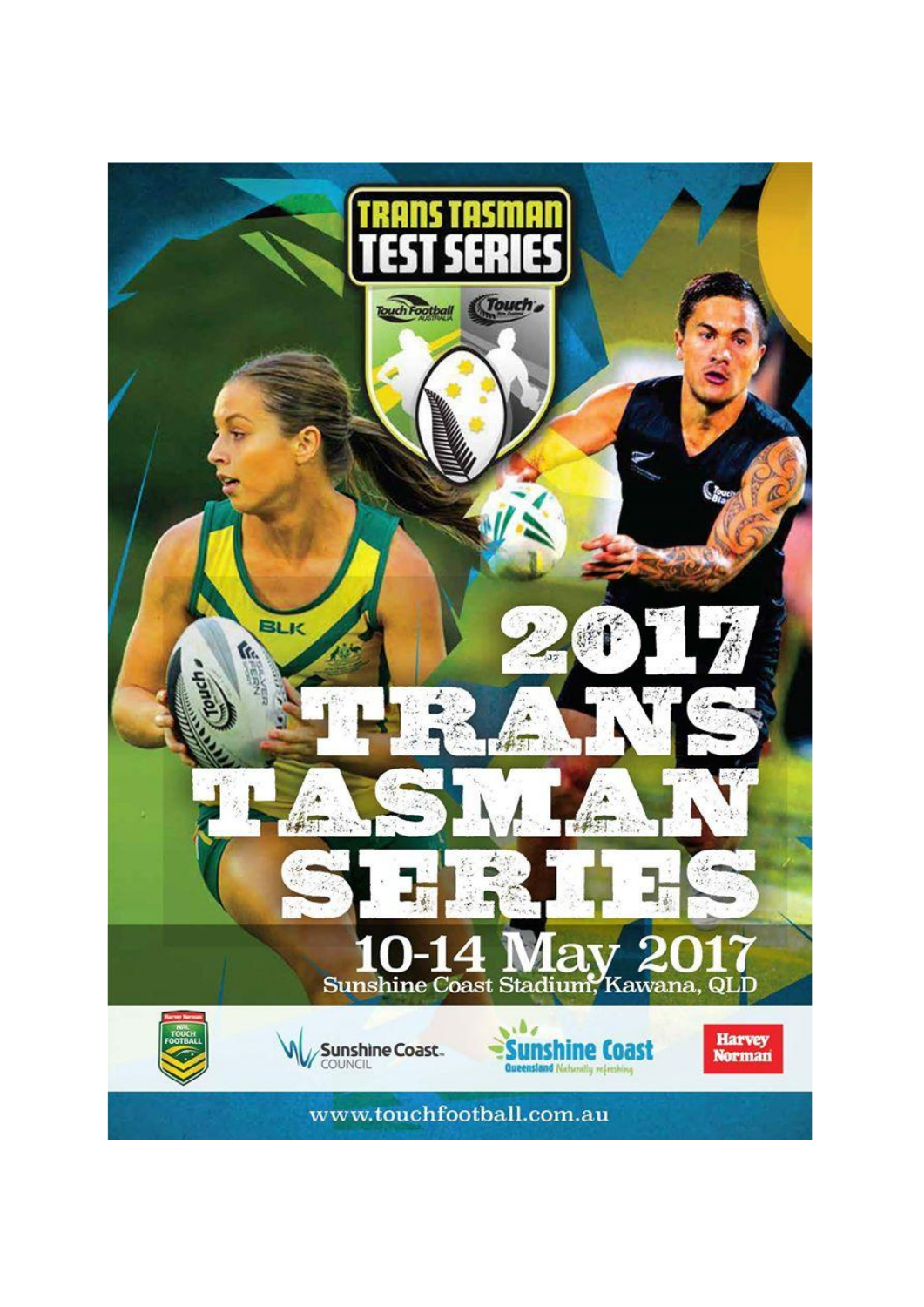





|                | 2017 Trans Tasman Tests Series           |           |    |                                                    |                |  |  |  |  |
|----------------|------------------------------------------|-----------|----|----------------------------------------------------|----------------|--|--|--|--|
|                |                                          |           |    | Sunshine Coast Satdium, Kawanna Waters, Queensland |                |  |  |  |  |
| 5:00 PM        | 12th May 2017 (Friday)<br><b>Mixed</b>   | Australia | 9  | New Zealand                                        | 6              |  |  |  |  |
| 6:10 PM Women  |                                          | Australia | 10 | New Zealand                                        | 3              |  |  |  |  |
| 7:20 PM        | <b>Men</b>                               | Australia | 9  | New Zealand                                        | 4              |  |  |  |  |
| $3:00$ PM      | 13th May 2017 (Saturday)<br><b>Mixed</b> | Australia | 14 | New Zealand                                        | $\overline{7}$ |  |  |  |  |
| 4:00 PM Women  |                                          | Australia | 9  | New Zealand                                        | 6              |  |  |  |  |
| $5:00$ PM      | <b>Men</b>                               | Australia | 7  | New Zealand                                        | 6              |  |  |  |  |
| 10:00 AM Mixed | 14th May 2017 (Sunday)                   | Australia | 11 | New Zealand                                        | 10             |  |  |  |  |
| 11:00 AM Women |                                          | Australia | 14 | New Zealand                                        | 3              |  |  |  |  |
| 12:00 PM Men   |                                          | Australia | 7  | New Zealand                                        | 6              |  |  |  |  |
|                |                                          |           | 90 |                                                    |                |  |  |  |  |

## **Series Winners - Australia 3-0**

| <b>Australia</b> | Р | W |   |    | A  | Av.  |
|------------------|---|---|---|----|----|------|
|                  |   |   |   |    |    |      |
| <b>Men</b>       | 3 | 3 | 0 | 23 | 16 | 1.44 |
| Women            | 3 | 3 | 0 | 33 | 12 | 2.75 |
| <b>Mixed</b>     | 3 | 3 | 0 | 34 | 23 | 1.48 |
|                  |   |   |   |    |    |      |
|                  | 9 | 9 | Ω | 90 |    |      |

| <b>New Zealand</b> | Р |   |   |    | A  | Av.  |
|--------------------|---|---|---|----|----|------|
| <b>Men</b>         | 3 | 3 | 0 | 16 | 23 | 0.70 |
| <b>Jomen</b>       | 3 | 3 | 0 | 12 | 33 | 0.36 |
| <b>Mixed</b>       | 3 | 3 | 0 | 23 | 34 | 0.68 |
|                    |   |   |   |    |    |      |
|                    | O | 9 | n | 51 | 90 |      |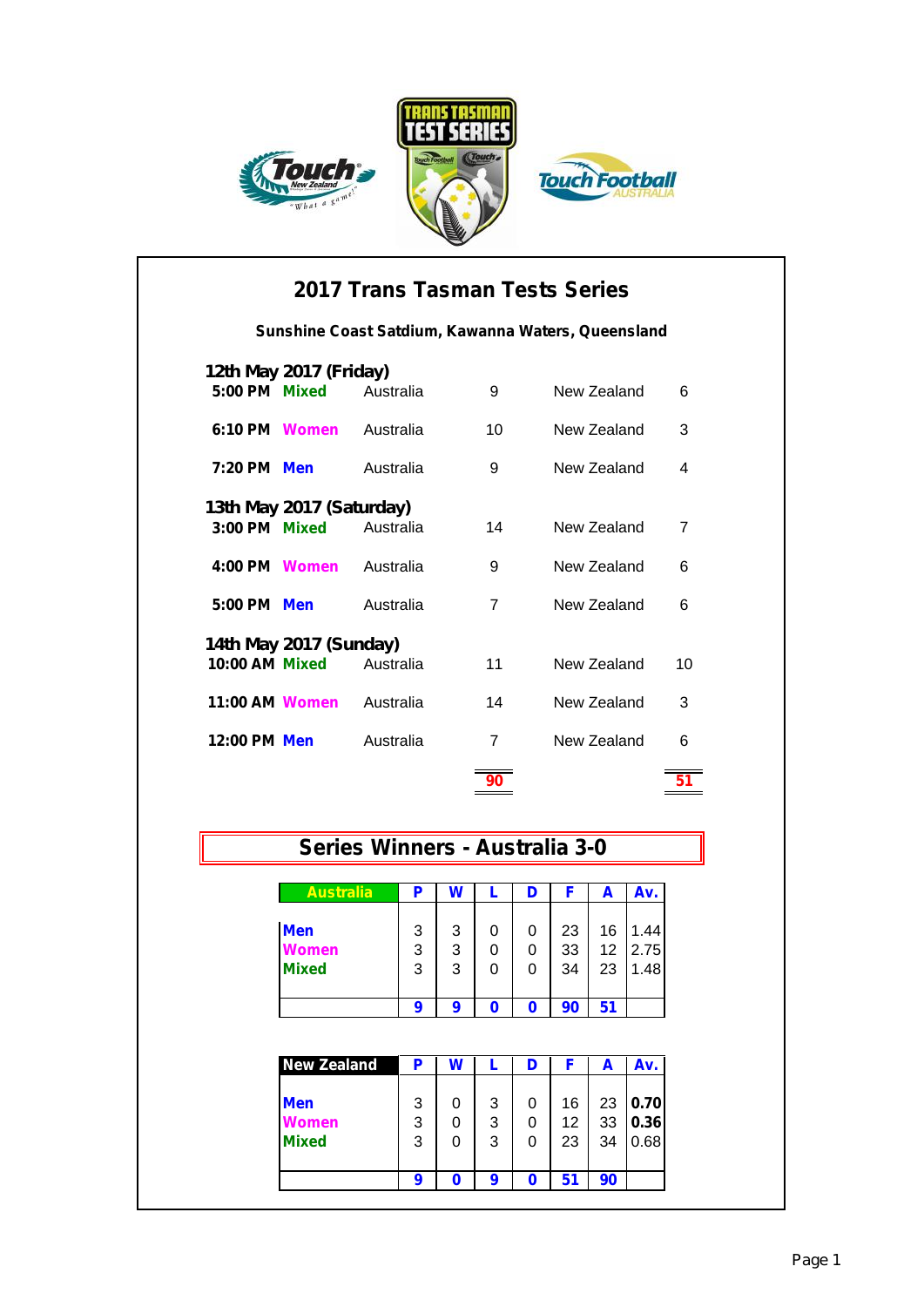## **TOUCHDOWN SCORERS**

## **Men**

| <b>AUSTRALIA</b>                                                                                                                                                                                                |                                                                | 23 |
|-----------------------------------------------------------------------------------------------------------------------------------------------------------------------------------------------------------------|----------------------------------------------------------------|----|
| <b>Matt Prowse</b><br>Peter Norman<br>Cody Green<br>Shaun Francis<br>Scott Buckley<br>Nicholas Good<br>Jordan Marshall-King<br>Sam Brisby<br>Stuart Briertty<br>Cormac Hoch<br>Ciaran Toner<br>Dean Springfield | 4<br>3<br>3<br>$\overline{2}$<br>2<br>2<br>$\overline{2}$<br>1 |    |
| <b>Most Touchdowns in one game</b>                                                                                                                                                                              |                                                                |    |
| <b>Four Scorers - 2</b><br>Games 1 & 3                                                                                                                                                                          |                                                                |    |

| <b>AUSTRALIA</b>                   | 23             |
|------------------------------------|----------------|
|                                    |                |
| Matt Prowse                        |                |
| Peter Norman                       | 3              |
| Cody Green                         | 3              |
| Shaun Francis                      | 2              |
| <b>Scott Buckley</b>               | 2              |
| Nicholas Good                      | $\overline{2}$ |
| Jordan Marshall-King               | $\mathbf{2}$   |
| Sam Brisby                         |                |
| <b>Stuart Briertty</b>             |                |
| Cormac Hoch                        |                |
| Ciaran Toner                       |                |
| Dean Springfield                   |                |
|                                    |                |
|                                    |                |
|                                    |                |
| <b>Most Touchdowns in one game</b> |                |
| <b>Four Scorers - 2</b>            |                |
| Games 1 & 3                        |                |

| AUS I KALIA                        |   | 33 |
|------------------------------------|---|----|
|                                    |   |    |
| Laura Peattie                      | 6 |    |
| Samantha Rodgers                   | 5 |    |
| Tamika Upton                       | 5 |    |
| Marikki Watego                     | 4 |    |
| Ashleigh Kearney                   | 2 |    |
| Danielle Davis                     | 2 |    |
| Patricia Michaelopolous            | 2 |    |
| <b>Rachelle Davis</b>              | 2 |    |
| <b>Catherine Sargent</b>           | 1 |    |
| Hannah Dyball                      | 1 |    |
| <b>Hayley Maddick</b>              |   |    |
| Jessica Mccall                     |   |    |
| Madison Crowe                      |   |    |
|                                    |   |    |
| <b>Most Touchdowns in one game</b> |   |    |
| Tamika Upton - 3                   |   |    |
| Game 1                             |   |    |

| <b>AUSTRALIA</b>                   | 33             | <b>NEW ZEALAND</b>                 | 12 |
|------------------------------------|----------------|------------------------------------|----|
|                                    |                |                                    |    |
| Laura Peattie                      | 6              | Ariia Tainui-Mcintyre              | 2  |
| Samantha Rodgers                   | 5              | Cassandra Engler                   |    |
| Tamika Upton                       | 5              | Jessica Mahar                      |    |
| Marikki Watego                     | 4              | Jazmin Hotham                      |    |
| Ashleigh Kearney                   | $\overline{2}$ | Kate Day                           |    |
| Danielle Davis                     | $\overline{2}$ | Mahina Paul                        |    |
| Patricia Michaelopolous            | 2              | Maisie Evison                      |    |
| Rachelle Davis                     | $\mathcal{P}$  | Patricia Hopcroft                  |    |
| Catherine Sargent                  |                | Tara Mohi                          |    |
| Hannah Dyball                      |                |                                    |    |
| Hayley Maddick                     |                |                                    |    |
| Jessica Mccall                     |                |                                    |    |
| <b>Madison Crowe</b>               |                |                                    |    |
|                                    |                |                                    |    |
| <b>Most Touchdowns in one game</b> |                | <b>Most Touchdowns in one game</b> |    |
| <b>Tamika Upton - 3</b>            |                | <b>Ariia Tainui-Mcintyre - 2</b>   |    |
| Game 1                             |                | Game 2                             |    |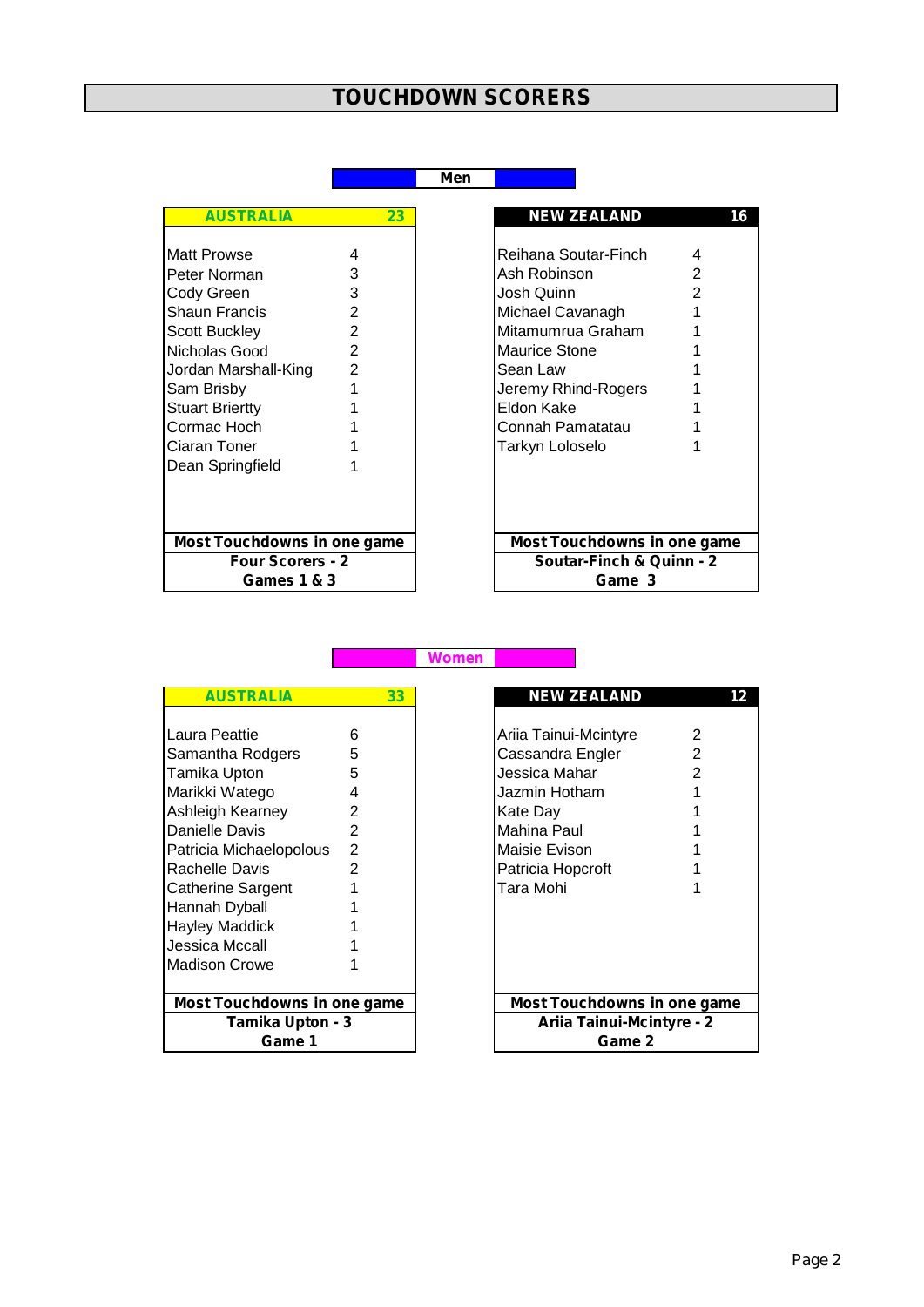## **TOUCHDOWN SCORERS**

**Mixed**

| <b>AUSTRALIA</b><br>34<br>Adam Pryde<br>4<br>Elin Mortimer<br>4<br>Zara Nicholas<br>4<br>3<br>Jayden Benbow<br>Justin Costello<br>3<br>3<br>Leah Opie-Lukins<br>3<br>Michael Singh<br>Simon Lang<br>3<br>James Blackwood<br>2<br><b>Tim Glazebrook</b><br>2<br>Jared Townson<br>1<br>Leah Percy<br>Paige Parker<br><b>Most Touchdowns in one game</b><br>Seven scorers - 2<br><b>Each Game</b> |  |                      |
|------------------------------------------------------------------------------------------------------------------------------------------------------------------------------------------------------------------------------------------------------------------------------------------------------------------------------------------------------------------------------------------------|--|----------------------|
|                                                                                                                                                                                                                                                                                                                                                                                                |  | <b>NEW ZEALAN</b>    |
|                                                                                                                                                                                                                                                                                                                                                                                                |  |                      |
|                                                                                                                                                                                                                                                                                                                                                                                                |  | Danyon Morgan-Pu     |
|                                                                                                                                                                                                                                                                                                                                                                                                |  | Mase Parsons         |
|                                                                                                                                                                                                                                                                                                                                                                                                |  | Wiremu Takerei       |
|                                                                                                                                                                                                                                                                                                                                                                                                |  | Mark Hodson          |
|                                                                                                                                                                                                                                                                                                                                                                                                |  | Nicole Drummond      |
|                                                                                                                                                                                                                                                                                                                                                                                                |  | Rahera Rauwhero      |
|                                                                                                                                                                                                                                                                                                                                                                                                |  | Autumn-Rain Steph    |
|                                                                                                                                                                                                                                                                                                                                                                                                |  | <b>Bayley Waudby</b> |
|                                                                                                                                                                                                                                                                                                                                                                                                |  | Ifor Jones           |
|                                                                                                                                                                                                                                                                                                                                                                                                |  | Mackenzie Haugh      |
|                                                                                                                                                                                                                                                                                                                                                                                                |  | Nathan Rollinson     |
|                                                                                                                                                                                                                                                                                                                                                                                                |  | Puawai Gardiner      |
|                                                                                                                                                                                                                                                                                                                                                                                                |  | Tina Ashworth        |
|                                                                                                                                                                                                                                                                                                                                                                                                |  |                      |
|                                                                                                                                                                                                                                                                                                                                                                                                |  | <b>Most Touchdow</b> |
|                                                                                                                                                                                                                                                                                                                                                                                                |  |                      |
|                                                                                                                                                                                                                                                                                                                                                                                                |  |                      |

| <b>AUSTRALIA</b>                   | 34            | <b>NEW ZEALAND</b>                 | 19 |
|------------------------------------|---------------|------------------------------------|----|
| Adam Pryde                         | 4             |                                    | 3  |
|                                    |               | Danyon Morgan-Puterang             |    |
| Elin Mortimer                      | 4             | Mase Parsons                       | 3  |
| Zara Nicholas                      | 4             | Wiremu Takerei                     | 2  |
| Jayden Benbow                      | 3             | Mark Hodson                        | 2  |
| Justin Costello                    | 3             | Nicole Drummond                    | 2  |
| Leah Opie-Lukins                   | 3             | Rahera Rauwhero                    |    |
| Michael Singh                      | 3             | Autumn-Rain Stephens               |    |
| Simon Lang                         | 3             | Bayley Waudby                      |    |
| James Blackwood                    | 2             | Ifor Jones                         |    |
| Tim Glazebrook                     | $\mathcal{P}$ | Mackenzie Haugh                    |    |
| Jared Townson                      |               | Nathan Rollinson                   |    |
| Leah Percy                         |               | Puawai Gardiner                    |    |
| Paige Parker                       |               | Tina Ashworth                      |    |
|                                    |               |                                    |    |
| <b>Most Touchdowns in one game</b> |               | <b>Most Touchdowns in one game</b> |    |
| Seven scorers - 2                  |               | Mase Parsons - 3                   |    |
| Each Game                          |               | Game 3                             |    |



|                                   | <b>Open Divisions</b>                       |                                      |  |  |  |
|-----------------------------------|---------------------------------------------|--------------------------------------|--|--|--|
| <b>Mens Open</b>                  | <b>Players Player</b><br><b>Matt Prowse</b> | <b>Coaches Award</b><br>Peter Norman |  |  |  |
| <b>Womens Open</b>                | Tamika Upton                                | Laura Peattie                        |  |  |  |
| <b>Mixed Open</b>                 | Zara Nicholas                               | Michael Singh                        |  |  |  |
| <b>Phil Smith</b><br><b>Medal</b> |                                             | Mick Lovett (Mixed Open Coach)       |  |  |  |